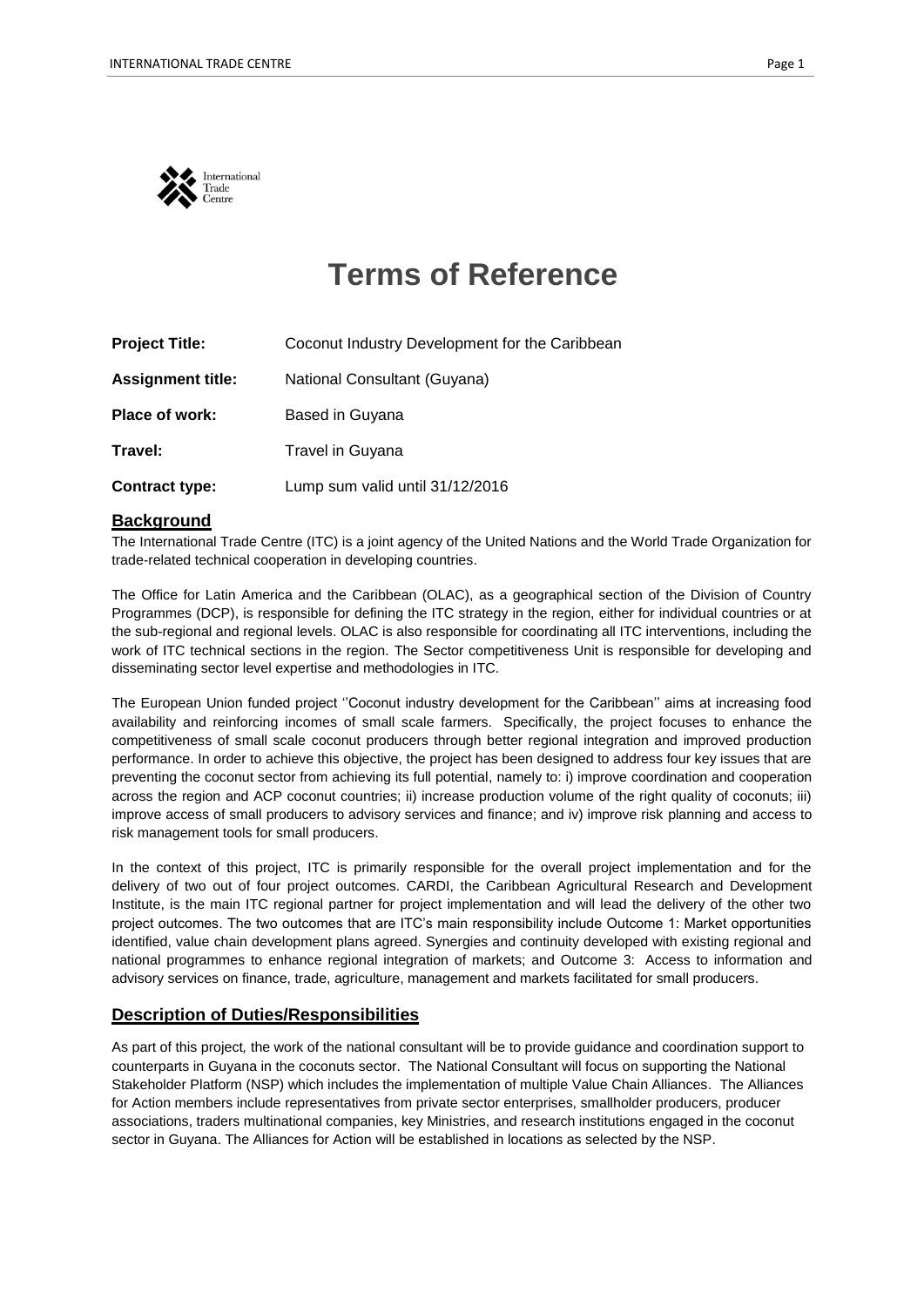The work of the National Consultant will include coordination and provision of support to the NSP, established Alliances for Action clusters, partner organisations including the National Agricultural Research Extension Institute (NAREI), Ministry of Agriculture (MOA), trade promotion/ support institutions and other organisations which are working as part of the selected clusters. The consultant should provide technical support including the facilitation of linkages along the value chain, support development of market linkages between suppliers and buyers for prioritised products in key target markets, and support the delivery of extension and market based support services to small holder farmers.

In the undertaking of all activities the consultant should facilitate a participatory approach to enable inclusive stakeholder decision making.

#### **Overall, the work covered by this contract will include the following areas of work:**

#### **Area 1: Coordination and support to the NSP in collaboration with official ministries championing the work of the NSP**

- Coordinate inputs and activities with local and international partners supporting activities in the project. This includes organization, participation and facilitation of NSP meetings that bring together public and private stakeholders from across the entire value chain, including smallholder and commercial farmers, agro-processors, exporters, Government bodies, support institutions (extension, finance and research) and International Organizations;
- Ensure coordination between the NSP, ITC, NAREI, MOA and other partners;
- Ensure communication between the members of the NSP internally, and with other Guyanese institutions (i.e. NAREI, MOA, IICA, Go-Invest etc.);
- Provide support to multi-stakeholder governance processes and interact directly with stakeholders and counterparts in order to coordinate field activities, report and monitor progress, compile and prepare inputs and outputs;
- Coordinate and participate as relevant in the implementation of the project's field activities;
- Provide support in the organization and implementation of field visits and workshops in rural areas;
- Liaise between the NSP and UNDP Guyana to undertake necessary support tasks including coordination of payments when required, communications, and visibility;
- Ensure communication among the partners of each Value Chain Alliance;
- Provide support to project communication activities including preparation and dissemination of project related newsletters, activities and results to stakeholders.

#### **Area 2: Support Alliance implementation and delivery of support services**

- Provide support to the NSP and other value chain actors in the development and implementation of the profitability analysis and business plan for each local Alliances for Action cluster within the framework of the project;
- Provide support in the identification of external partners (business, academia, practitioners, government institutions) that can provide valid inputs and partnerships for the project;
- Create new links between the Value Chain Alliances and local food-processing enterprises, traders, exporters, multinational companies, and enterprises operating in the fresh and canned food, beverage, health and beauty and industrial chemical markets for coconut;
- Foster partnerships with business actors such as SMEs, multinational companies, banks, etc. to participate in the Value Chain Alliances;
- Deliver training activities in the areas of record keeping, good agricultural practices & extension, markets & value addition, and, association and group strengthening to Alliance members (small holder farmers & support institutions) in selected clusters;
- Provide support in the delivery of trainings to enterprises, agro-processors and support institutions on areas related to lean management and efficient operations;
- Provide support in the development and set up of innovative access to finance schemes with relevant value chain actors;
- Support implementation of farmer characterisation studies in each of the Alliance clusters.

#### **Area 3: Monitoring, Reporting and Evaluation**

• Produce official documents and minutes for the Chairman of the NSP;